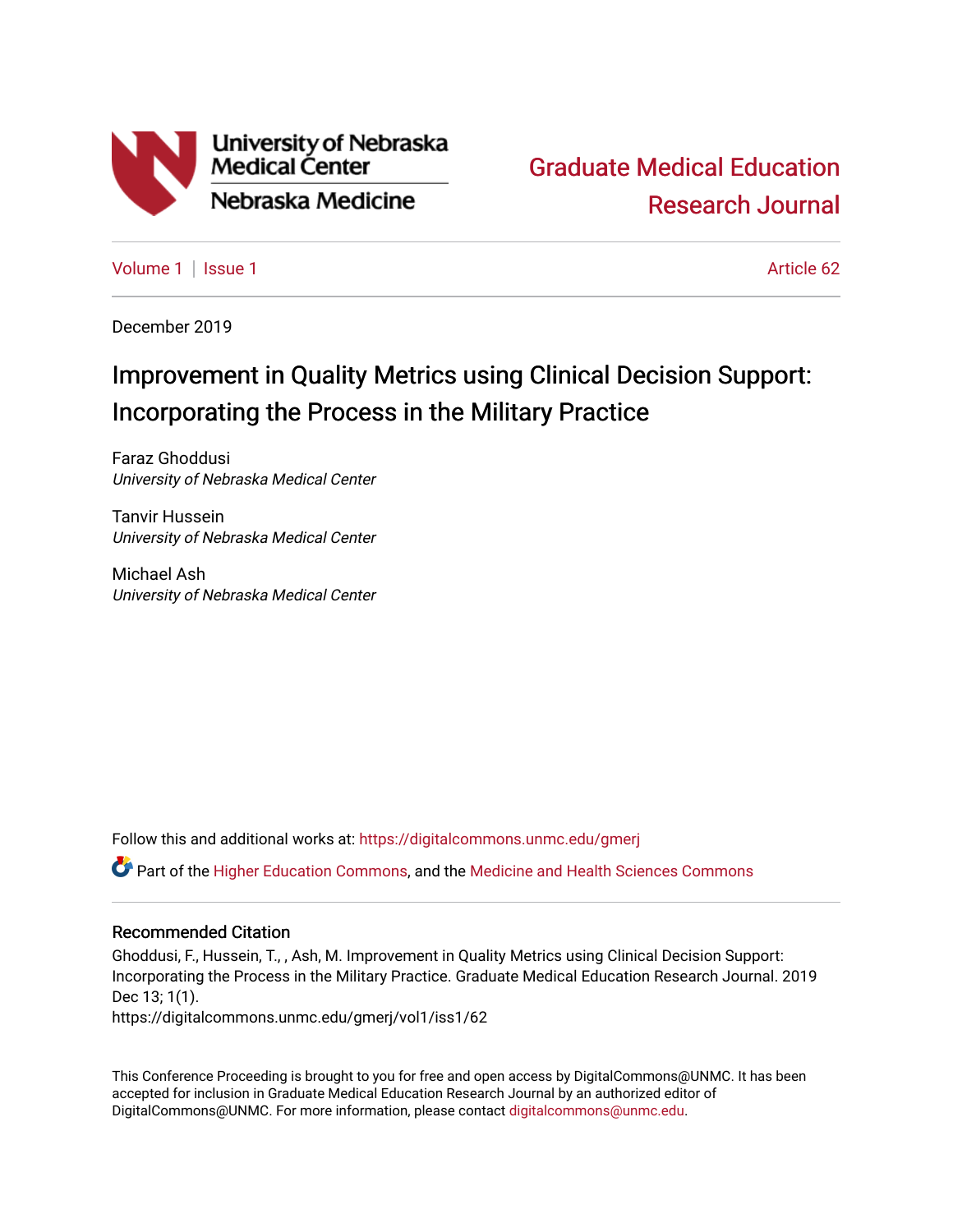## Improvement in Quality Metrics using Clinical Decision Support: Incorporating the Process in the Military Practice

## Creative Commons License



This work is licensed under a [Creative Commons Attribution-Noncommercial-No Derivative Works 4.0](http://creativecommons.org/licenses/by-nc-nd/4.0/) [License](http://creativecommons.org/licenses/by-nc-nd/4.0/).